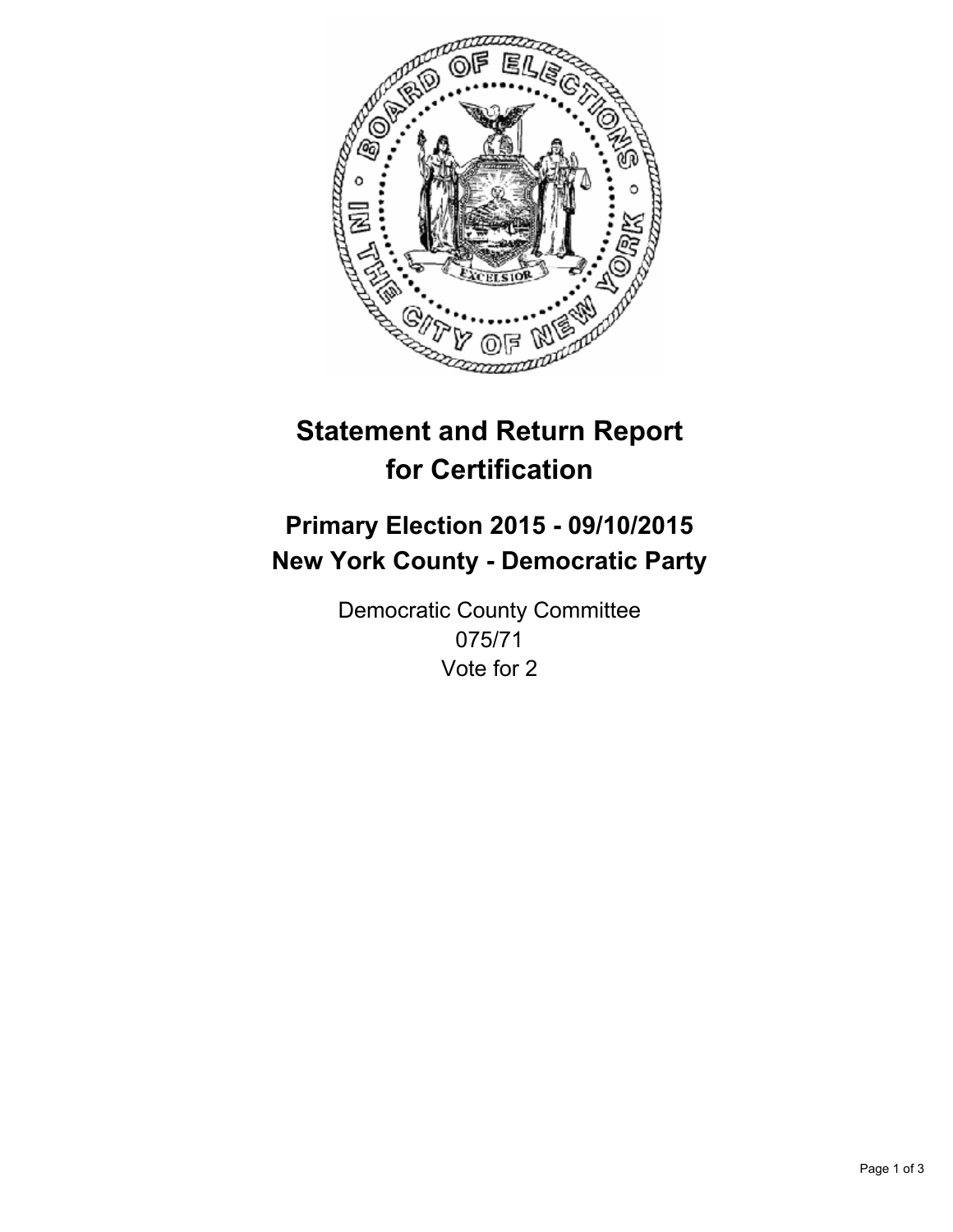

#### **Assembly District 71**

| <b>PUBLIC COUNTER</b>                                    | 31 |
|----------------------------------------------------------|----|
| ABSENTEE/MILITARY                                        | 0  |
| AFFIDAVIT                                                | 0  |
| <b>Total Ballots</b>                                     | 31 |
| Less - Inapplicable Federal/Special Presidential Ballots | 0  |
| <b>Total Applicable Ballots</b>                          | 31 |
| <b>CARIDAD FIGUEROA</b>                                  | 17 |
| <b>GEORGINA SANCHEZ-ACOSTA</b>                           | 17 |
| <b>GLENDA SWANSON MASSA</b>                              | 15 |
| <b>Total Votes</b>                                       | 49 |
| Unrecorded                                               | 13 |